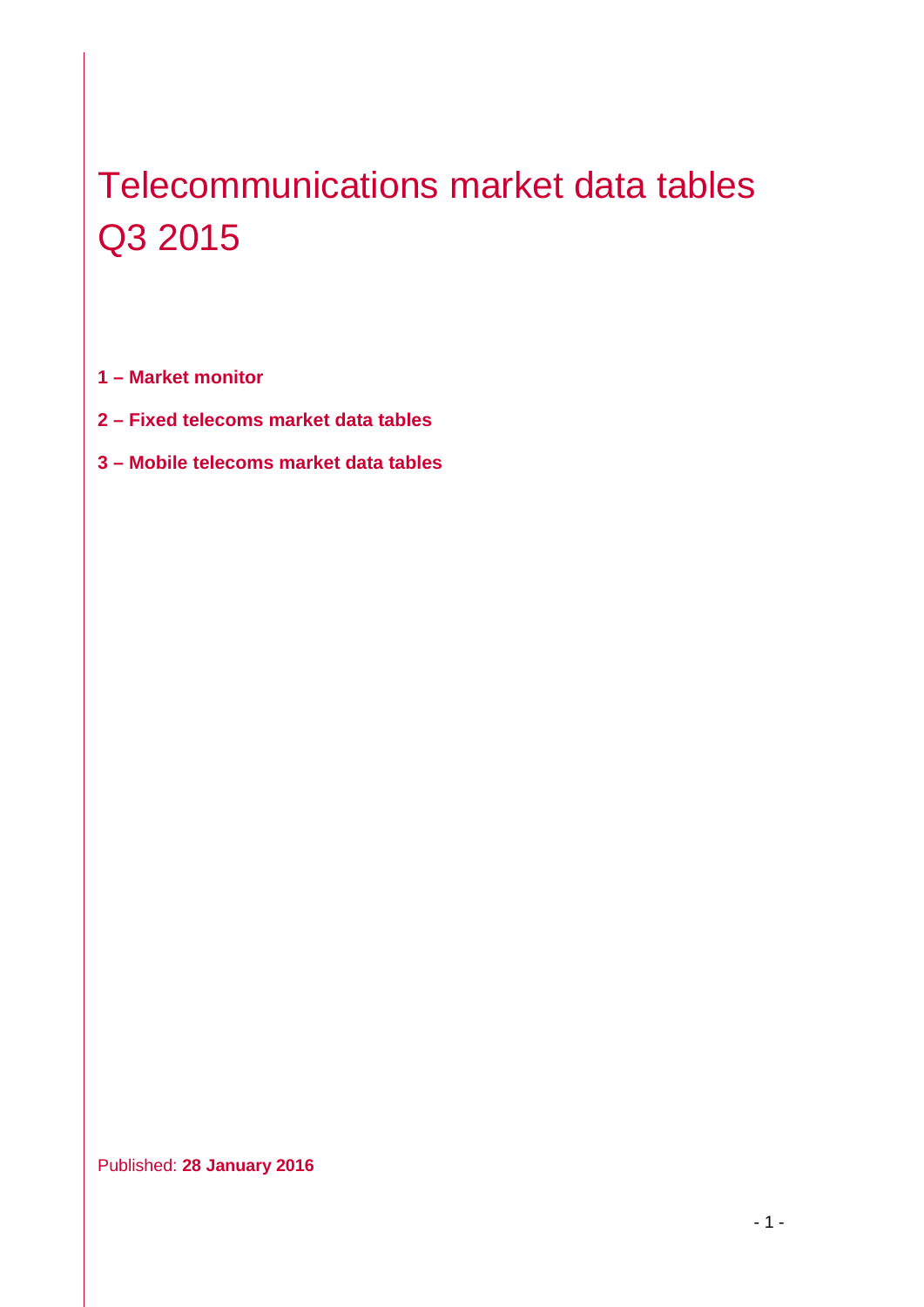# 1. Market monitor

In the following section we highlight some of the key trends emerging this quarter from the data we collect on the UK telecommunications sector.

Please note that this update includes restated figures for 'other' fixed providers. This is due to Ofcom revising its estimates for those fixed operators that do not submit quarterly data to Ofcom.

#### **Fixed voice services**

- Total UK fixed line voice retail revenues were £2.1bn in Q3 2015, up £14m (0.7%) from the previous quarter and a £2m (0.1%) increase compared to Q3 2014. BT's share of these revenues was 44.2%, 0.7 percentage points less than it had been a year previously.
- Access revenues accounted for 71.9% of the total retail fixed voice revenue in Q3 2015, a 2.8 percentage point increase compared to Q3 2014.
- The total number of fixed exchange lines (including PSTN lines and ISDN channels) was 33.6 million at the end of Q3 2015, an increase of 255k (0.8%) compared to a year previously.
- UK fixed lines generated 17.7 billion minutes of outgoing calls in Q3 2015, down 0.3 billion minutes (1.5%) compared to the previous quarter and a 2.1 billion minute (10.4%) fall compared to Q3 2014.

#### **Fixed broadband**

- There were 24.4 million fixed broadband connections at the end of Q3 2015, an increase of 991k (4.2%) compared to a year previously. BT's retail share of these connections was 32.3% at the end of Q3 2015, an increase of 0.3 percentage points compared to Q3 2014.
- Of these connections, just under five million (20.5%) were classified as being 'other inc. FTTx' (almost all of which are fibre broadband connections), a 6.1 percentage points increase compared to a year previously.

#### **Mobile services**

- Mobile telephony services generated £3.8bn in retail revenues in Q3 2015, a £45m (1.2%) increase from the previous quarter and a £39m (1.0%) decrease compared to Q3 2014.
- Total outgoing mobile call volumes were 34.9 billion minutes in Q3 2015, a decrease of 0.8 billion minutes (2.3%) since the previous quarter and an increase of 0.8 billion minutes (2.3%) since Q3 2014.
- The total number of outgoing SMS and MMS messages was 24.7 billion in Q3 2015, a decrease of 1.0 billion messages (3.9%) compared to the previous quarter and a fall of 2.3 billion messages (8.5%) compared to Q3 2014.
- The number of active mobile subscriptions increased by 2.5 million (3.0%) to 85.5 million in the year to Q3 2015. The number of dedicated mobile broadband subscriptions (excluding M2M) was 5.6 million in Q3 2015, an increase of 0.5 million (9.3%) compared to a year previously.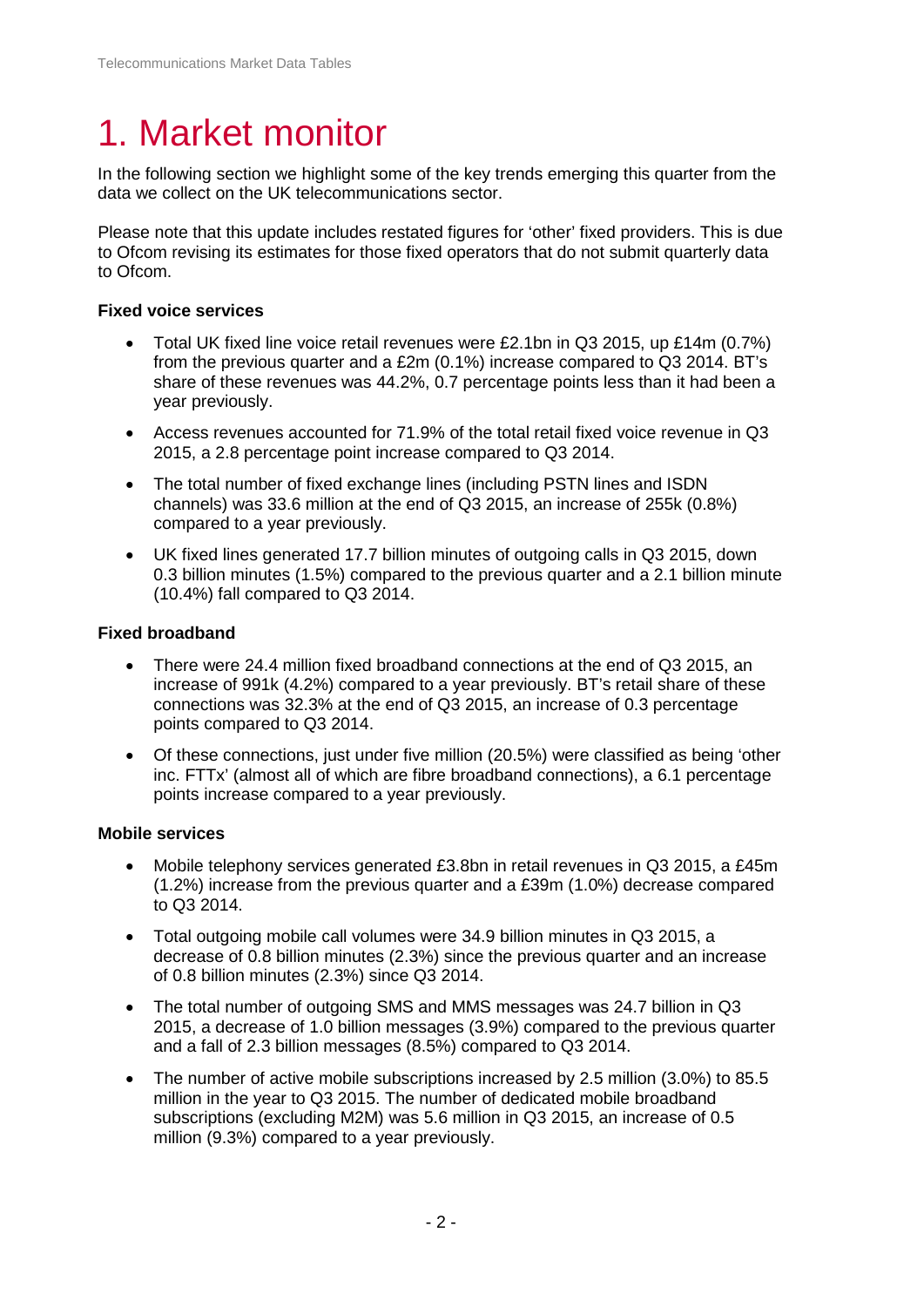# 2. Fixed telecoms market data tables

# Q3 2015 (July to September 2015)

## **Table**

| 1                       | Network access and call revenues by operator             | $\overline{\mathbf{4}}$ |
|-------------------------|----------------------------------------------------------|-------------------------|
| $\overline{2}$          | Exchange line numbers by operator                        | 5                       |
| $\mathbf{3}$            | Call volumes by operator                                 | 5                       |
| $\overline{\mathbf{4}}$ | Call revenues by call type                               | 6                       |
| 5                       | Call volumes by call type and operator                   | $\overline{7}$          |
| $6\phantom{1}6$         | Residential network access and call revenues by operator | 8                       |
| $\overline{7}$          | Residential exchange line numbers by operator            | 9                       |
| 8                       | Residential call volumes by operator                     | 9                       |
| 9                       | Residential call revenues by call type                   | 10                      |
| 10                      | Residential call volumes by call type and operator       | 11                      |
| 11                      | Business network access and call revenues by operator    | 12 <sub>2</sub>         |
| 12                      | Business exchange lines by operator                      | 13                      |
| 13                      | Business call volumes by operator                        | 13                      |
| 14                      | Business call revenues by call type                      | 14                      |
| 15                      | Business call volumes by call type and operator          | 15 <sub>1</sub>         |
| 16                      | <b>Broadband internet subscribers</b>                    | 16                      |

Note: The data in these tables are the most accurate currently available. Where historical restatements have occurred, this is due to either operator restatements or improvements in methodology.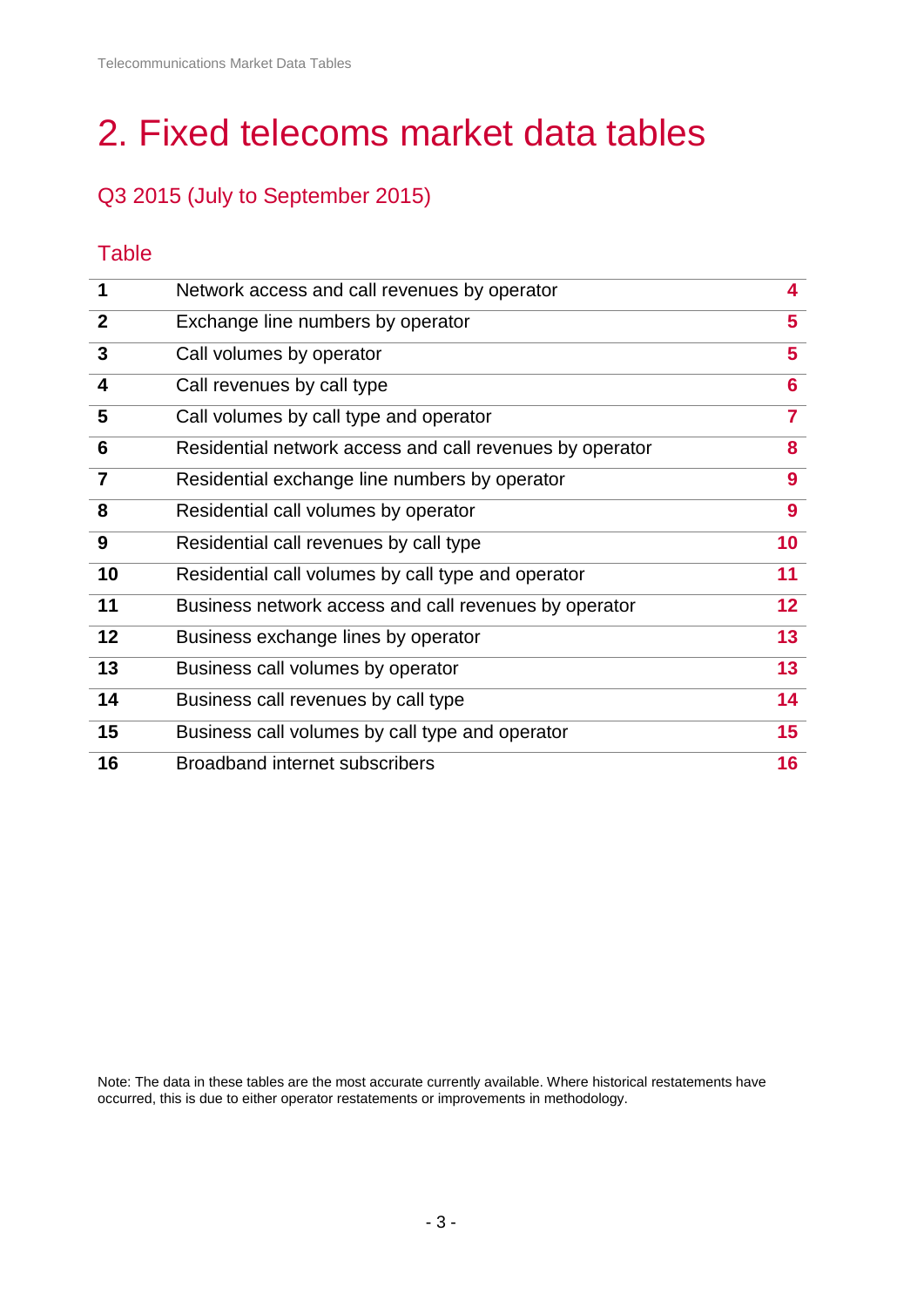#### **Summary of network access & call revenues by operator (£millions)**

|                             | All              |           | Virgin       |       |                 |
|-----------------------------|------------------|-----------|--------------|-------|-----------------|
|                             | <b>Operators</b> | <b>BT</b> | <b>Media</b> | Other | <b>BT</b> share |
| Access & Calls <sup>1</sup> |                  |           |              |       |                 |
| 2013                        | 8,613            | 3,903     | 1,021        | 3,689 | 45.3%           |
| 2014                        | 8,386            | 3,798     | 898          | 3,689 | 45.3%           |
| 2014 Q3                     | 2,081            | 934       | 221          | 926   | 44.9%           |
| 2014 Q4                     | 2,086            | 937       | 220          | 930   | 44.9%           |
| 2015 Q1                     | 2,094            | 931       | 220          | 943   | 44.5%           |
| 2015 Q2                     | 2,069            | 911       | 225          | 933   | 44.0%           |
| 2015 Q3                     | 2,083            | 921       | 219          | 944   | 44.2%           |
| <b>Access</b>               |                  |           |              |       |                 |
| 2013                        | 5,714            | 2,572     | 703          | 2,439 | 45.0%           |
| 2014                        | 5,801            | 2,519     | 632          | 2,650 | 43.4%           |
| 2014 Q3                     | 1,438            | 613       | 155          | 670   | 42.6%           |
| 2014 Q4                     | 1,463            | 620       | 156          | 687   | 42.3%           |
| 2015 Q1                     | 1,492            | 621       | 160          | 711   | 41.6%           |
| 2015 Q2                     | 1,493            | 613       | 169          | 711   | 41.1%           |
| 2015 Q3                     | 1,498            | 609       | 165          | 723   | 40.7%           |
| CalIs <sup>1</sup>          |                  |           |              |       |                 |
| 2013                        | 2,899            | 1,331     | 318          | 1,250 | 45.9%           |
| 2014                        | 2,584            | 1,279     | 266          | 1,039 | 49.5%           |
| 2014 Q3                     | 643              | 320       | 67           | 256   | 49.8%           |
| 2014 Q4                     | 623              | 317       | 63           | 243   | 50.9%           |
| 2015 Q1                     | 602              | 310       | 60           | 232   | 51.5%           |
| 2015 Q2                     | 576              | 298       | 56           | 223   | 51.7%           |
| 2015 Q3                     | 586              | 311       | 54           | 221   | 53.2%           |

Excludes VAT; <sup>1</sup> Revenue figures are not intended to include subscription revenues for internet access although some element may remain.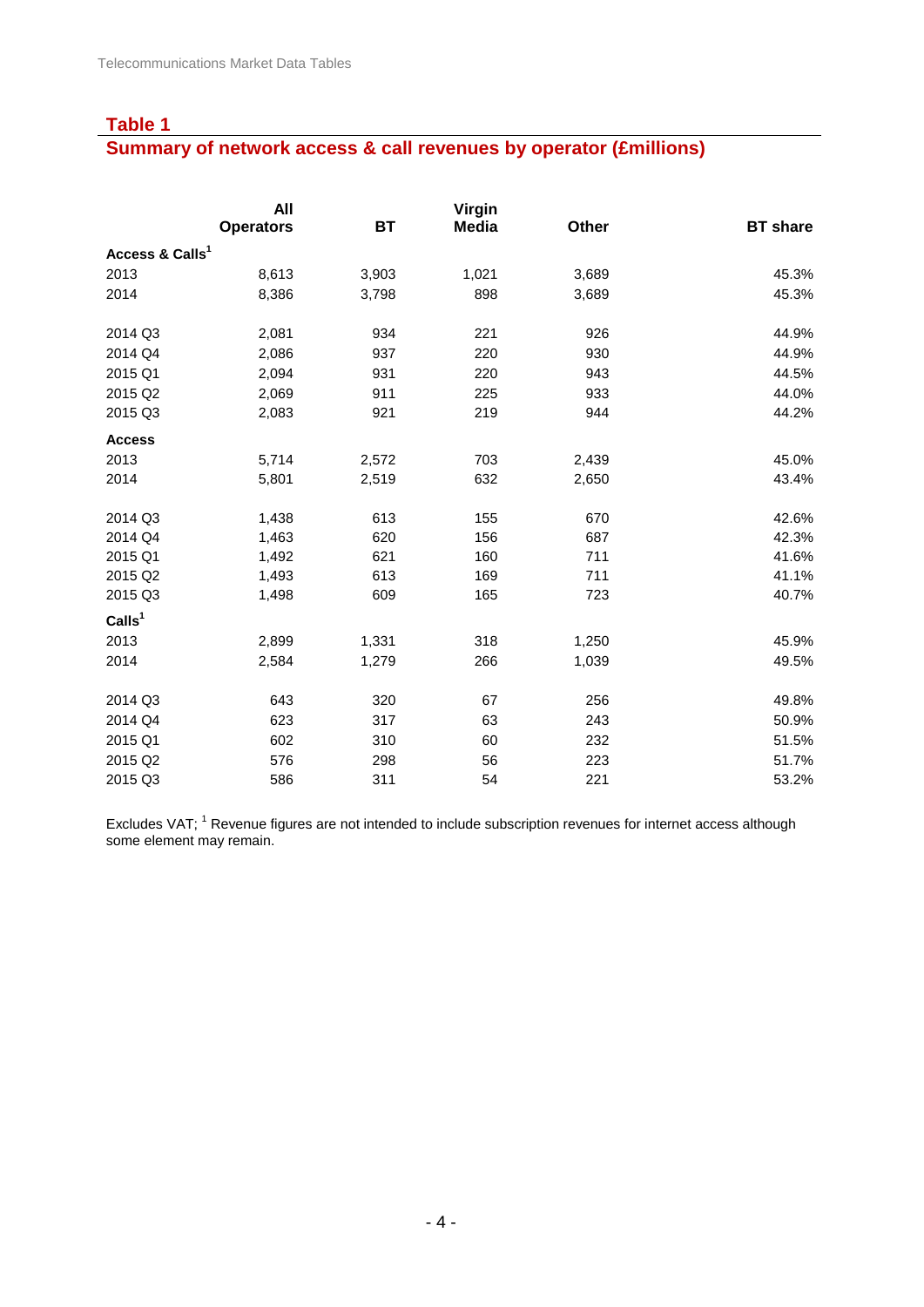| <b>Table 2</b>                                                         |                         |        |                 |        |                 |  |  |  |
|------------------------------------------------------------------------|-------------------------|--------|-----------------|--------|-----------------|--|--|--|
| Summary of exchange line numbers at end of quarter by operator (000's) |                         |        |                 |        |                 |  |  |  |
|                                                                        | All<br><b>Operators</b> | ВT     | Virgin<br>Media | Other  | <b>BT</b> share |  |  |  |
| 2013                                                                   | 33,437                  | 13.834 | 4.751           | 14.851 | 41.4%           |  |  |  |
| 2014                                                                   | 33,537                  | 13.243 | 4.737           | 15.557 | 39.5%           |  |  |  |
| 2014 Q3                                                                | 33,358                  | 13.373 | 4,723           | 15.261 | 40.1%           |  |  |  |
| 2014 Q4                                                                | 33,537                  | 13.243 | 4.737           | 15,557 | 39.5%           |  |  |  |
| 2015 Q1                                                                | 33,528                  | 13.115 | 4,699           | 15.714 | 39.1%           |  |  |  |
| 2015 Q <sub>2</sub>                                                    | 33,549                  | 12.990 | 4.709           | 15.851 | 38.7%           |  |  |  |
| 2015 Q3                                                                | 33.613                  | 12.894 | 4.707           | 16.011 | 38.4%           |  |  |  |

#### **Summary of call volumes by operator (millions of minutes)**

|                     | All<br><b>Operators</b> | BT <sup>1</sup> | Virgin<br>Media | <b>Other Direct</b><br><b>Access</b> | <b>Other</b><br><b>Indirect</b><br><b>Access</b> | <b>BT</b> share |
|---------------------|-------------------------|-----------------|-----------------|--------------------------------------|--------------------------------------------------|-----------------|
| 2013                | 91.465                  | 35.646          | 11.199          | 25,717                               | 18.903                                           | 39.0%           |
| 2014                | 80.329                  | 31,259          | 10,155          | 24,631                               | 14.284                                           | 38.9%           |
| 2014 Q3             | 19,803                  | 7.787           | 2.507           | 6.091                                | 3.418                                            | 39.3%           |
| 2014 Q4             | 19.439                  | 7.678           | 2.433           | 6.084                                | 3.244                                            | 39.5%           |
| 2015 Q1             | 19.454                  | 7,605           | 2,368           | 6,287                                | 3.194                                            | 39.1%           |
| 2015 Q <sub>2</sub> | 18.023                  | 7.026           | 2,155           | 5,951                                | 2.891                                            | 39.0%           |
| 2015 Q3             | 17,744                  | 6.961           | 2,115           | 5,722                                | 2,945                                            | 39.2%           |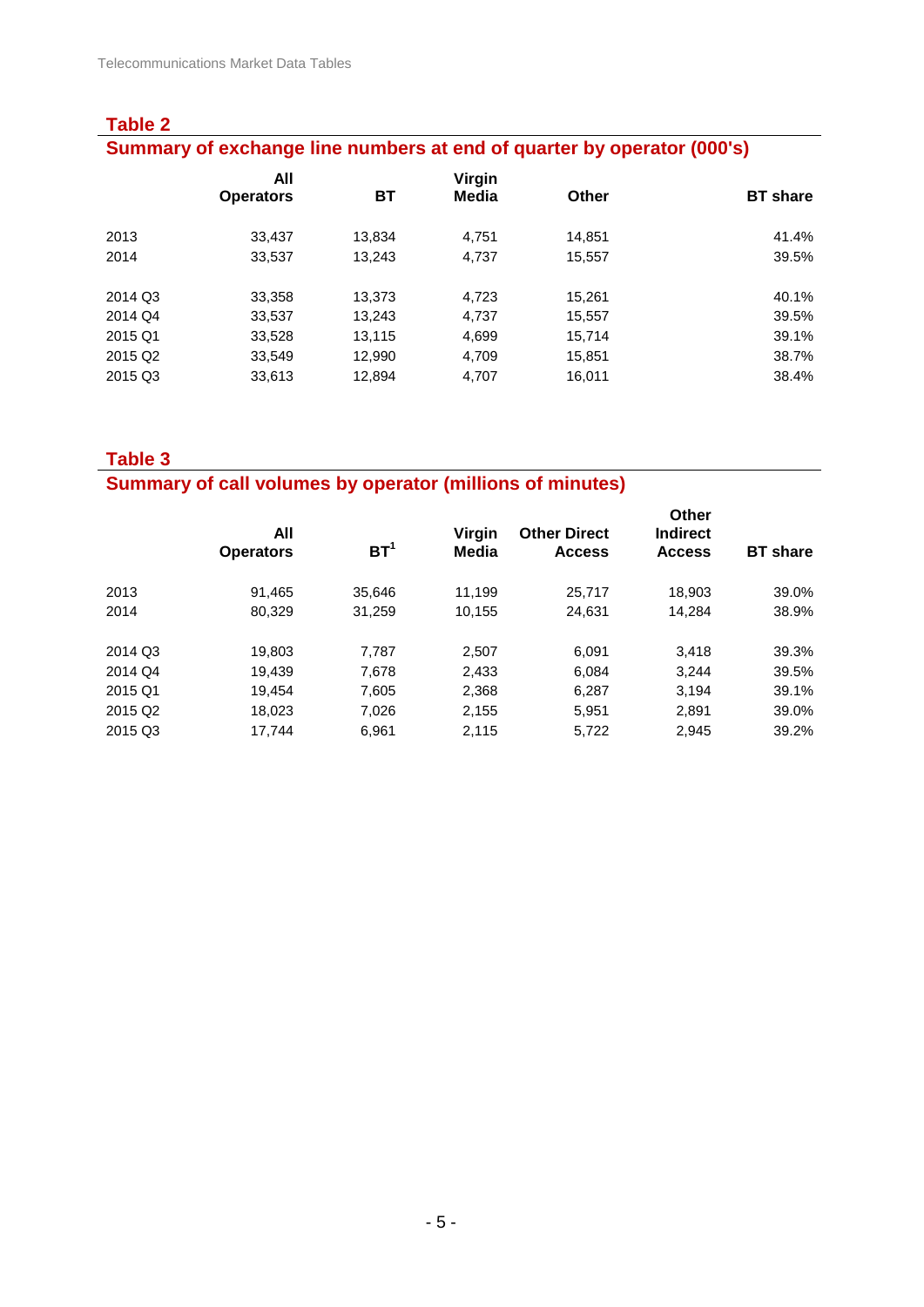# **Summary of call revenues by call type (£millions)**

|                     | All calls | UK<br>geographic<br>calls | <b>International</b><br>calls | <b>Calls to</b><br>mobiles | <b>Other</b><br>calls <sup>1</sup> |
|---------------------|-----------|---------------------------|-------------------------------|----------------------------|------------------------------------|
| 2013                | 2,899     | 906                       | 268                           | 897                        | 828                                |
| 2014                | 2,584     | 783                       | 231                           | 763                        | 806                                |
|                     |           |                           |                               |                            |                                    |
| 2014 Q3             | 643       | 192                       | 58                            | 191                        | 203                                |
| 2014 Q4             | 623       | 191                       | 56                            | 181                        | 196                                |
| 2015 Q1             | 602       | 183                       | 54                            | 172                        | 193                                |
| 2015 Q <sub>2</sub> | 576       | 167                       | 53                            | 165                        | 191                                |
| 2015 Q3             | 586       | 167                       | 52                            | 167                        | 200                                |
|                     |           |                           |                               |                            |                                    |

Excludes VAT; <sup>1</sup> Includes freephone, special services, premium rate, directory enquiries and all other call types. Figures are not intended to include subscription revenues for internet access although some element may remain.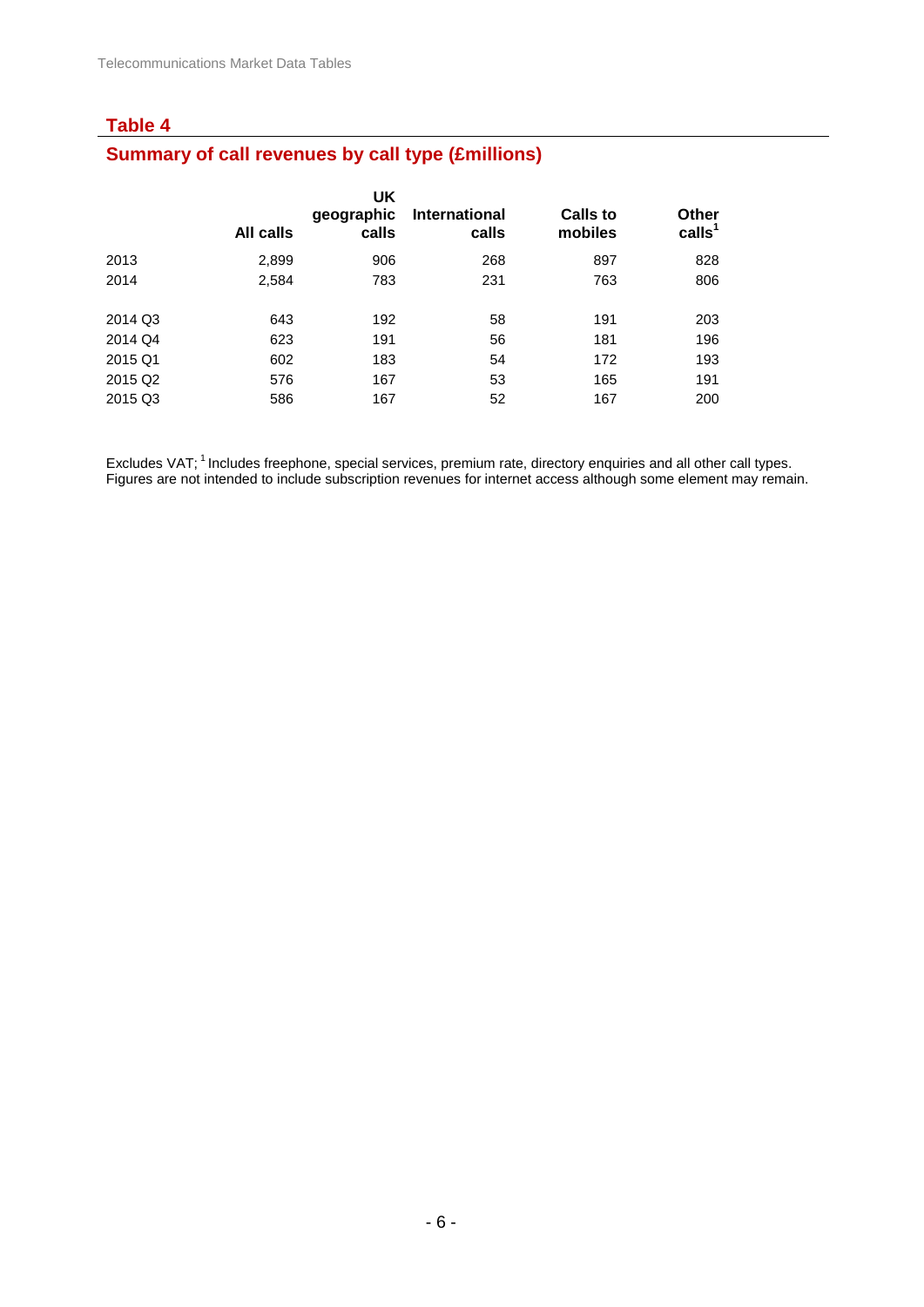# **Summary of call volumes by call type and operator (millions of minutes)**

|                            |                  |           |              |                     | Other           |                 |
|----------------------------|------------------|-----------|--------------|---------------------|-----------------|-----------------|
|                            | All              |           | Virgin       | <b>Other Direct</b> | <b>Indirect</b> |                 |
|                            | <b>Operators</b> | <b>BT</b> | <b>Media</b> | <b>Access</b>       | <b>Access</b>   | <b>BT</b> share |
| UK geographic calls        |                  |           |              |                     |                 |                 |
| 2013                       | 60,857           | 23,711    | 8,145        | 16,920              | 12,081          | 39.0%           |
| 2014                       | 54,119           | 21,165    | 7,539        | 16,106              | 9,309           | 39.1%           |
| 2014 Q3                    | 13,283           | 5,242     | 1,857        | 3,971               | 2,214           | 39.5%           |
| 2014 Q4                    | 13,186           | 5,237     | 1,832        | 3,973               | 2,145           | 39.7%           |
| 2015 Q1                    | 13,110           | 5,155     | 1,788        | 4,108               | 2,060           | 39.3%           |
| 2015 Q2                    | 12,043           | 4,708     | 1,632        | 3,841               | 1,862           | 39.1%           |
| 2015 Q3                    | 11,740           | 4,631     | 1,607        | 3,603               | 1,899           | 39.4%           |
| <b>International calls</b> |                  |           |              |                     |                 |                 |
| 2013                       | 4,926            | 979       | 257          | 2,598               | 1,092           | 19.9%           |
| 2014                       | 4,343            | 883       | 227          | 2,441               | 792             | 20.3%           |
| 2014 Q3                    | 1,062            | 218       | 55           | 604                 | 184             | 20.5%           |
| 2014 Q4                    | 1,060            | 219       | 55           | 603                 | 183             | 20.7%           |
| 2015 Q1                    | 1,082            | 212       | 54           | 637                 | 179             | 19.6%           |
| 2015 Q2                    | 994              | 200       | 50           | 590                 | 154             | 20.1%           |
| 2015 Q3                    | 963              | 190       | 51           | 548                 | 174             | 19.7%           |
| <b>Calls to mobiles</b>    |                  |           |              |                     |                 |                 |
| 2013                       | 8,374            | 3,148     | 920          | 1,862               | 2,444           | 37.6%           |
| 2014                       | 7,267            | 2,899     | 778          | 1,739               | 1,852           | 39.9%           |
| 2014 Q3                    | 1,824            | 740       | 195          | 442                 | 448             | 40.6%           |
| 2014 Q4                    | 1,754            | 713       | 191          | 435                 | 415             | 40.6%           |
| 2015 Q1                    | 1,740            | 703       | 185          | 444                 | 408             | 40.4%           |
| 2015 Q2                    | 1,692            | 675       | 177          | 442                 | 398             | 39.9%           |
| 2015 Q3                    | 1,685            | 675       | 180          | 435                 | 396             | 40.1%           |
| Other calls <sup>1</sup>   |                  |           |              |                     |                 |                 |
| 2013                       | 17,309           | 7,808     | 1,877        | 4,337               | 3,286           | 45.1%           |
| 2014                       | 14,600           | 6,312     | 1,611        | 4,346               | 2,331           | 43.2%           |
| 2014 Q3                    | 3,633            | 1,587     | 400          | 1,074               | 572             | 43.7%           |
| 2014 Q4                    | 3,439            | 1,509     | 355          | 1,074               | 501             | 43.9%           |
| 2015 Q1                    | 3,522            | 1,535     | 341          | 1,099               | 548             | 43.6%           |
| 2015 Q2                    | 3,294            | 1,443     | 296          | 1,078               | 476             | 43.8%           |
| 2015 Q3                    | 3,356            | 1,465     | 277          | 1,137               | 477             | 43.7%           |

<sup>1</sup> Includes freephone, special services, premium rate, directory enquiries and all other call types.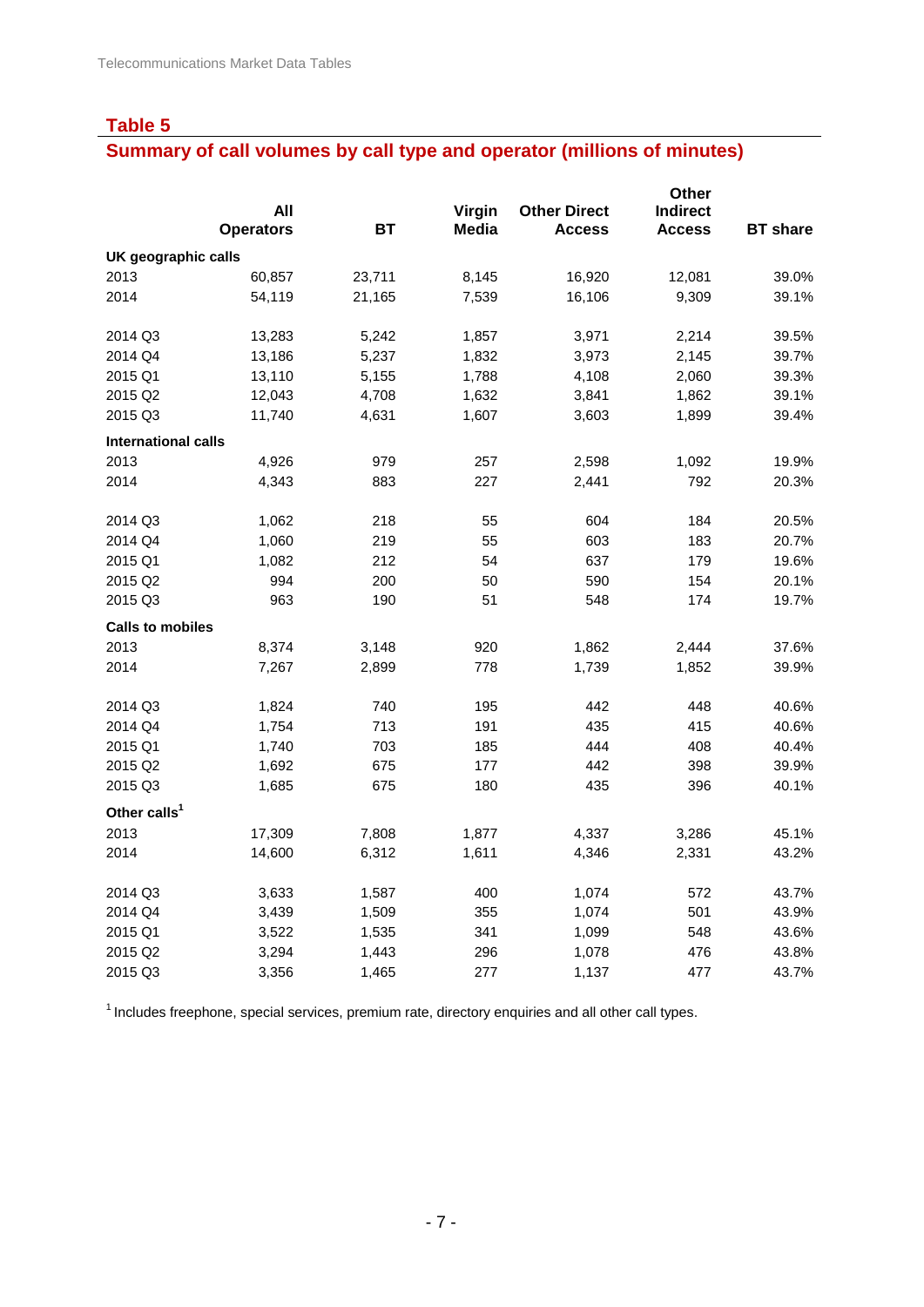## **Table 6 Summary of residential network access & call revenues by operator (£millions)**

|                             | All              |           | Virgin       |       |                 |
|-----------------------------|------------------|-----------|--------------|-------|-----------------|
|                             | <b>Operators</b> | <b>BT</b> | <b>Media</b> | Other | <b>BT</b> share |
| Access & Calls <sup>1</sup> |                  |           |              |       |                 |
| 2013                        | 5,900            | 2,541     | 937          | 2,423 | 43.1%           |
| 2014                        | 5,907            | 2,534     | 822          | 2,551 | 42.9%           |
| 2014 Q3                     | 1,470            | 621       | 202          | 647   | 42.3%           |
| 2014 Q4                     | 1,482            | 624       | 201          | 657   | 42.1%           |
| 2015 Q1                     | 1,517            | 635       | 200          | 682   | 41.8%           |
| 2015 Q2                     | 1,498            | 619       | 206          | 673   | 41.3%           |
| 2015 Q3                     | 1,506            | 619       | 201          | 686   | 41.1%           |
| <b>Access</b>               |                  |           |              |       |                 |
| 2013                        | 3,964            | 1,589     | 668          | 1,707 | 40.1%           |
| 2014                        | 4,148            | 1,602     | 599          | 1,947 | 38.6%           |
| 2014 Q3                     | 1,033            | 389       | 147          | 497   | 37.7%           |
| 2014 Q4                     | 1,055            | 392       | 148          | 515   | 37.2%           |
| 2015 Q1                     | 1,104            | 406       | 152          | 547   | 36.7%           |
| 2015 Q2                     | 1,106            | 399       | 160          | 547   | 36.1%           |
| 2015 Q3                     | 1,108            | 393       | 157          | 558   | 35.5%           |
| Calls <sup>1</sup>          |                  |           |              |       |                 |
| 2013                        | 1,936            | 952       | 269          | 715   | 49.2%           |
| 2014                        | 1,759            | 932       | 222          | 605   | 53.0%           |
| 2014 Q3                     | 437              | 232       | 55           | 150   | 53.0%           |
| 2014 Q4                     | 427              | 232       | 53           | 142   | 54.4%           |
| 2015 Q1                     | 413              | 229       | 49           | 135   | 55.5%           |
| 2015 Q2                     | 392              | 220       | 46           | 126   | 56.1%           |
| 2015 Q3                     | 398              | 226       | 44           | 127   | 56.8%           |

Excludes VAT; <sup>1</sup> Revenue figures are not intended to include subscription revenues for internet access although some element may remain.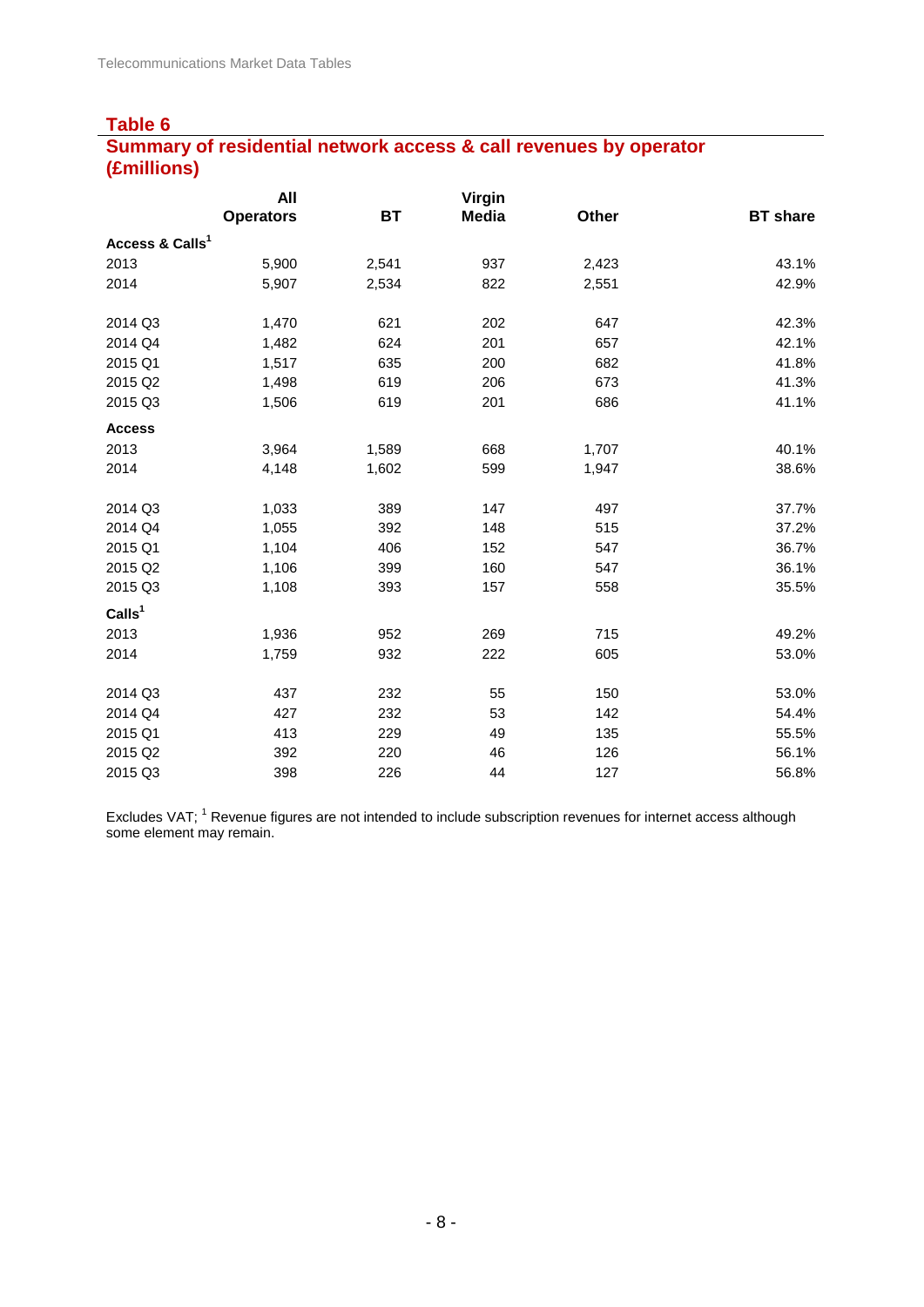#### **Table 7 Summary of residential exchange line numbers at end of quarter by operator (000's)**

| All              |       | Virgin |              |                 |
|------------------|-------|--------|--------------|-----------------|
| <b>Operators</b> | ВT    | Media  | <b>Other</b> | <b>BT</b> share |
| 24,970           | 9,957 | 4,245  | 10,768       | 39.9%           |
| 25,549           | 9,694 | 4,245  | 11,609       | 37.9%           |
| 25,287           | 9,754 | 4,226  | 11,308       | 38.6%           |
| 25,549           | 9,694 | 4,245  | 11,609       | 37.9%           |
| 25,659           | 9,633 | 4,215  | 11,810       | 37.5%           |
| 25,737           | 9,577 | 4,227  | 11,934       | 37.2%           |
| 25,898           | 9,522 | 4,234  | 12,141       | 36.8%           |
|                  |       |        |              |                 |

## **Table 8**

## **Summary of residential call volumes by operator (millions of minutes)**

|         | All              |                 | Virgin |        |                 |
|---------|------------------|-----------------|--------|--------|-----------------|
|         | <b>Operators</b> | BT <sup>1</sup> | Media  | Other  | <b>BT</b> share |
| 2013    | 63,678           | 25.218          | 9,450  | 29,010 | 39.6%           |
| 2014    | 55,750           | 21,984          | 8,392  | 25,374 | 39.4%           |
| 2014 Q3 | 13,664           | 5,441           | 2,045  | 6,178  | 39.8%           |
| 2014 Q4 | 13,612           | 5,446           | 2,045  | 6,121  | 40.0%           |
| 2015 Q1 | 13,587           | 5,353           | 1,998  | 6,236  | 39.4%           |
| 2015 Q2 | 12,328           | 4,901           | 1,827  | 5,600  | 39.8%           |
| 2015 Q3 | 12,078           | 4,815           | 1,778  | 5,485  | 39.9%           |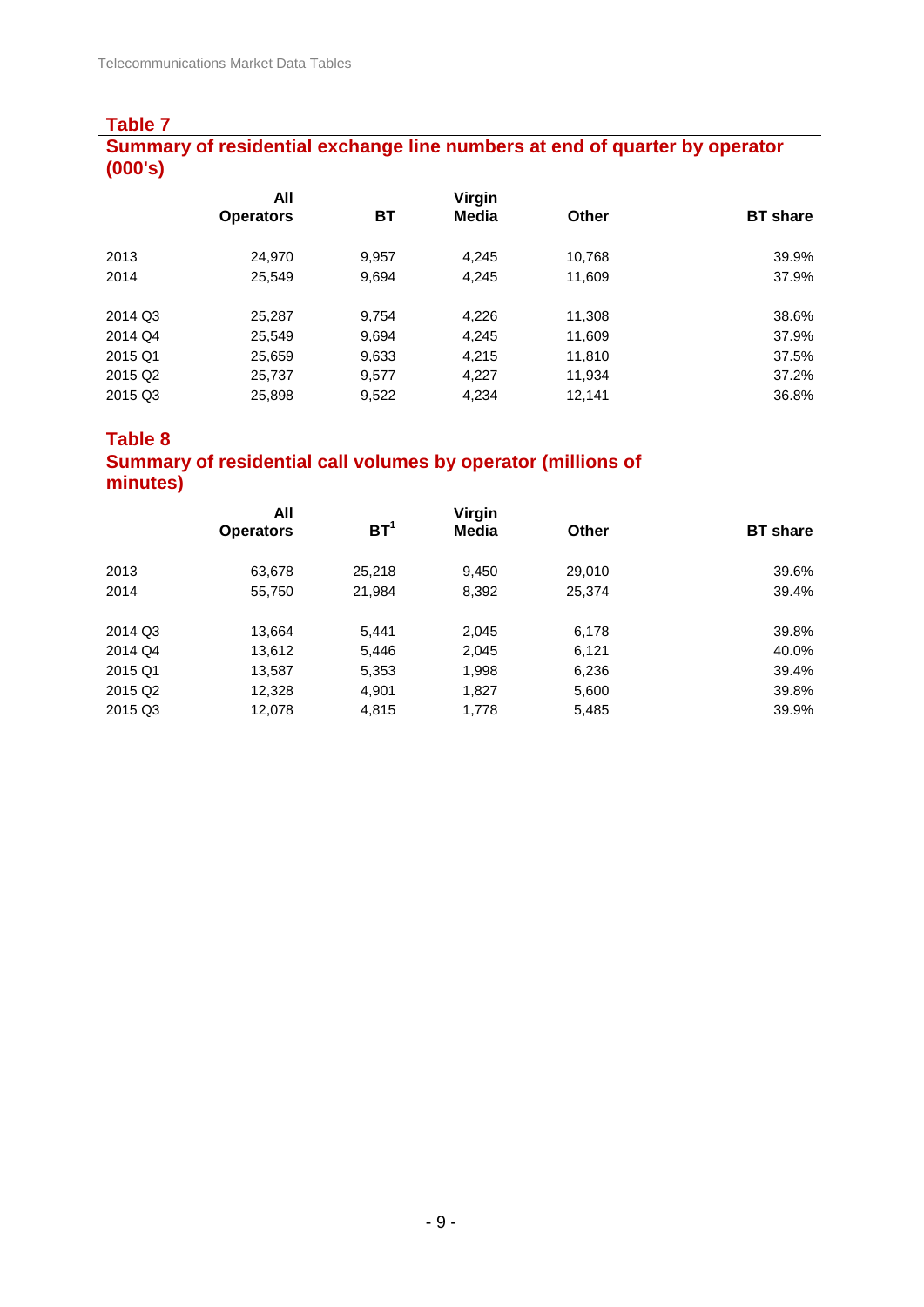## **Summary of residential call revenues by call type (£millions)**

|         | All calls | UK<br>geographic<br>calls | <b>International</b><br>calls | <b>Calls to</b><br>mobiles | <b>Other</b><br>calls <sup>1</sup> |
|---------|-----------|---------------------------|-------------------------------|----------------------------|------------------------------------|
| 2013    | 1,936     | 673                       | 155                           | 488                        | 620                                |
| 2014    | 1,759     | 577                       | 132                           | 430                        | 620                                |
|         |           |                           |                               |                            |                                    |
| 2014 Q3 | 437       | 141                       | 33                            | 108                        | 155                                |
| 2014 Q4 | 427       | 142                       | 32                            | 104                        | 150                                |
| 2015 Q1 | 413       | 137                       | 31                            | 96                         | 149                                |
| 2015 Q2 | 392       | 122                       | 31                            | 94                         | 146                                |
| 2015 Q3 | 398       | 122                       | 30                            | 93                         | 152                                |
|         |           |                           |                               |                            |                                    |

Excludes VAT; <sup>1</sup> Includes freephone, special services, premium rate, directory enquiries and all other call types. Figures are not intended to include subscription revenues for internet access although some element may remain.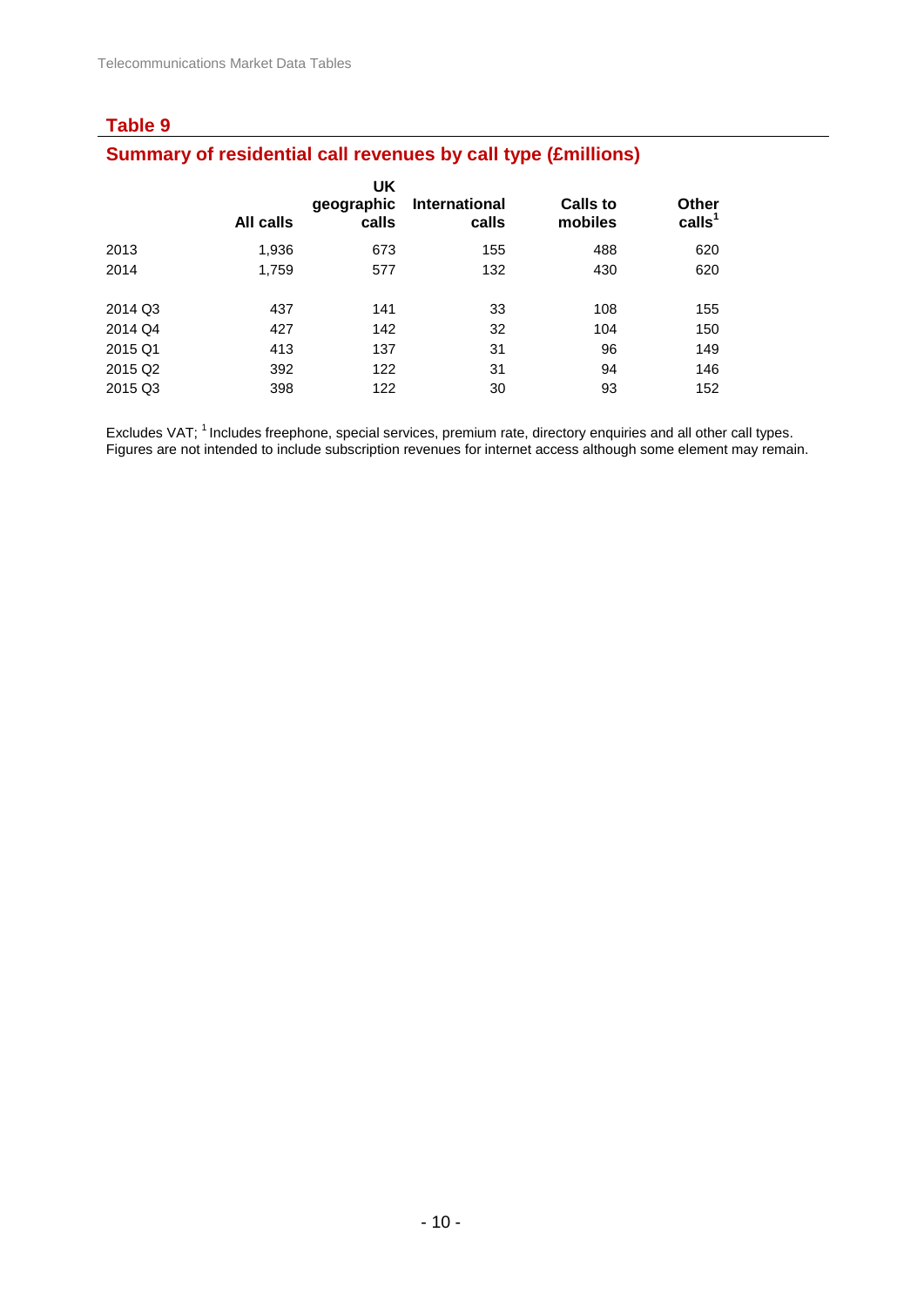## **Summary of residential call volumes by call type and operator (millions of minutes)**

|                            | All              |           | Virgin       |        |                 |
|----------------------------|------------------|-----------|--------------|--------|-----------------|
|                            | <b>Operators</b> | <b>BT</b> | <b>Media</b> | Other  | <b>BT</b> share |
| UK geographic calls        |                  |           |              |        |                 |
| 2013                       | 46,191           | 18,388    | 7,202        | 20,601 | 39.8%           |
| 2014                       | 40,766           | 16,284    | 6,437        | 18,045 | 39.9%           |
| 2014 Q3                    | 9,943            | 4,004     | 1,569        | 4,370  | 40.3%           |
| 2014 Q4                    | 10,029           | 4,060     | 1,595        | 4,374  | 40.5%           |
| 2015 Q1                    | 9,992            | 3,974     | 1,564        | 4,454  | 39.8%           |
| 2015 Q2                    | 8,978            | 3,608     | 1,438        | 3,932  | 40.2%           |
| 2015 Q3                    | 8,720            | 3,526     | 1,412        | 3,782  | 40.4%           |
| <b>International calls</b> |                  |           |              |        |                 |
| 2013                       | 3,455            | 622       | 221          | 2,612  | 18.0%           |
| 2014                       | 3,015            | 548       | 203          | 2,264  | 18.2%           |
| 2014 Q3                    | 724              | 133       | 49           | 542    | 18.4%           |
| 2014 Q4                    | 738              | 138       | 50           | 550    | 18.7%           |
| 2015 Q1                    | 759              | 126       | 48           | 585    | 16.6%           |
| 2015 Q2                    | 687              | 119       | 45           | 523    | 17.3%           |
| 2015 Q3                    | 648              | 111       | 44           | 493    | 17.1%           |
| <b>Calls to mobiles</b>    |                  |           |              |        |                 |
| 2013                       | 3,351            | 1,326     | 445          | 1,580  | 39.6%           |
| 2014                       | 2,940            | 1,187     | 434          | 1,319  | 40.4%           |
| 2014 Q3                    | 738              | 304       | 108          | 326    | 41.2%           |
| 2014 Q4                    | 721              | 296       | 108          | 317    | 41.0%           |
| 2015 Q1                    | 698              | 279       | 101          | 318    | 40.0%           |
| 2015 Q2                    | 675              | 271       | 97           | 307    | 40.2%           |
| 2015 Q3                    | 679              | 270       | 95           | 314    | 39.8%           |
| Other calls <sup>1</sup>   |                  |           |              |        |                 |
| 2013                       | 10,681           | 4,882     | 1,582        | 4,217  | 45.7%           |
| 2014                       | 9,028            | 3,965     | 1,318        | 3,745  | 43.9%           |
| 2014 Q3                    | 2,259            | 1,000     | 319          | 940    | 44.3%           |
| 2014 Q4                    | 2,124            | 952       | 292          | 880    | 44.8%           |
| 2015 Q1                    | 2,138            | 974       | 285          | 879    | 45.5%           |
| 2015 Q2                    | 1,989            | 903       | 247          | 839    | 45.4%           |
| 2015 Q3                    | 2,031            | 908       | 227          | 896    | 44.7%           |

 $1$  Includes freephone, special services, premium rate, directory enquiries and all other call types.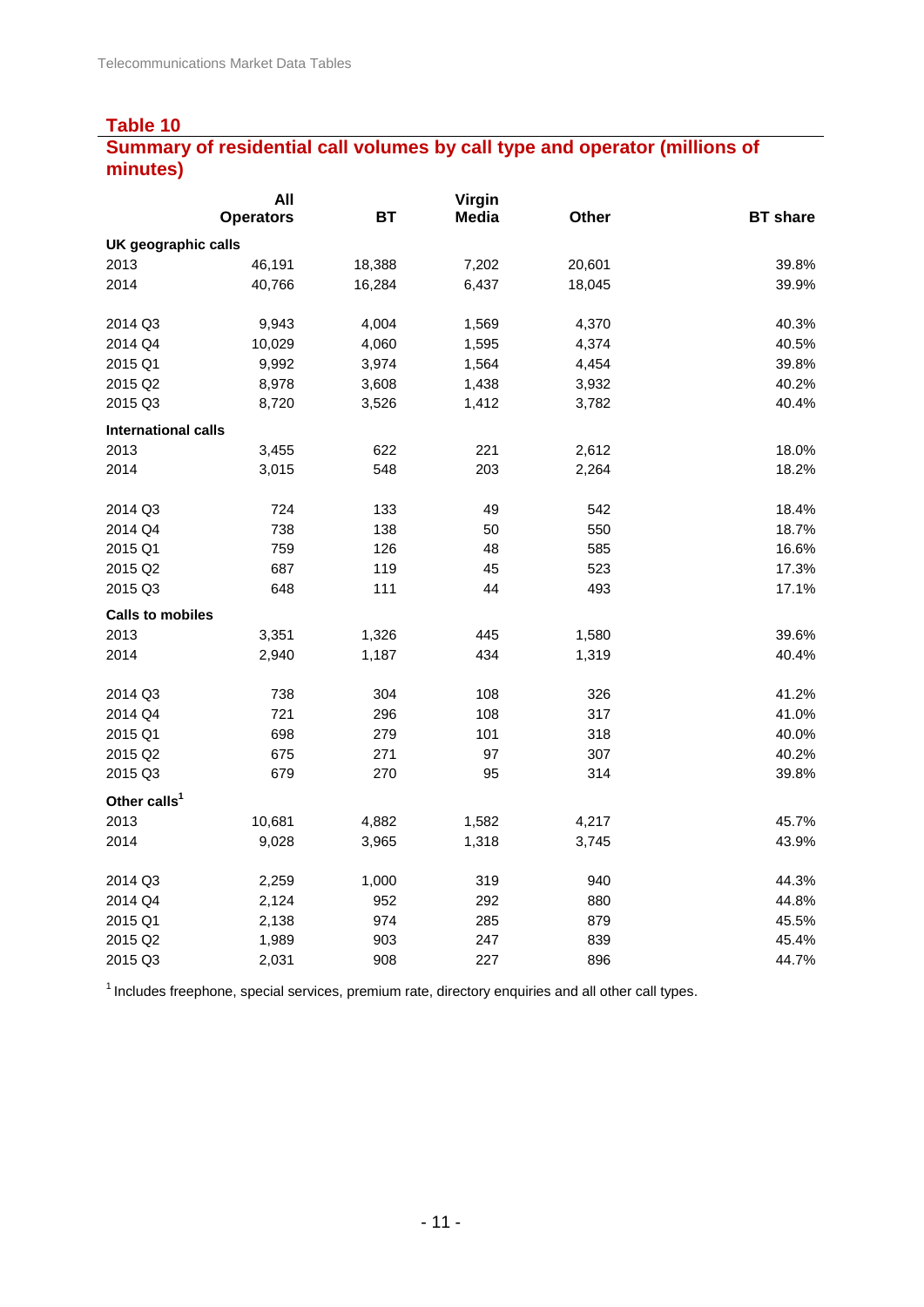## **Table 11 Summary of business network access & call revenues by operator (£millions)**

|                             | All              |           | <b>Virgin</b>    |       |                 |
|-----------------------------|------------------|-----------|------------------|-------|-----------------|
|                             | <b>Operators</b> | <b>BT</b> | <b>Media</b>     | Other | <b>BT</b> share |
| Access & Calls <sup>1</sup> |                  |           |                  |       |                 |
| 2013                        | 2,681            | 1,330     | 84               | 1,266 | 49.6%           |
| 2014                        | 2,453            | 1,239     | 77               | 1,138 | 50.5%           |
| 2014 Q3                     | 604              | 305       | 20               | 279   | 50.5%           |
| 2014 Q4                     | 597              | 305       | 19               | 273   | 51.1%           |
| 2015 Q1                     | 571              | 290       | 20               | 261   | 50.8%           |
| 2015 Q2                     | 565              | 286       | 18               | 261   | 50.6%           |
| 2015 Q3                     | 573              | 297       | 18               | 258   | 51.8%           |
| <b>Access</b>               |                  |           |                  |       |                 |
| 2013                        | 1,750            | 983       | 35               | 732   | 56.2%           |
| 2014                        | 1,654            | 917       | 33               | 703   | 55.5%           |
| 2014 Q3                     | 405              | 224       | $\bf 8$          | 173   | 55.2%           |
| 2014 Q4                     | 408              | 227       | $\bf8$           | 172   | 55.8%           |
| 2015 Q1                     | 388              | 216       | $\bf 8$          | 164   | 55.6%           |
| 2015 Q2                     | 387              | 214       | $\bf8$           | 164   | 55.4%           |
| 2015 Q3                     | 390              | 217       | 8                | 165   | 55.6%           |
| Calls <sup>1</sup>          |                  |           |                  |       |                 |
| 2013                        | 931              | 347       | 49               | 535   | 37.3%           |
| 2014                        | 799              | 322       | 43               | 434   | 40.2%           |
| 2014 Q3                     | 198              | 81        | 11               | 106   | 41.1%           |
| 2014 Q4                     | 189              | 78        | 10               | 101   | 41.1%           |
| 2015 Q1                     | 183              | 75        | 12               | 97    | 40.8%           |
| 2015 Q2                     | 178              | 72        | 10               | 96    | 40.4%           |
| 2015 Q3                     | 184              | 81        | $\boldsymbol{9}$ | 94    | 44.0%           |

Excludes VAT; <sup>1</sup> Revenue figures are not intended to include subscription revenues for internet access although some element may remain.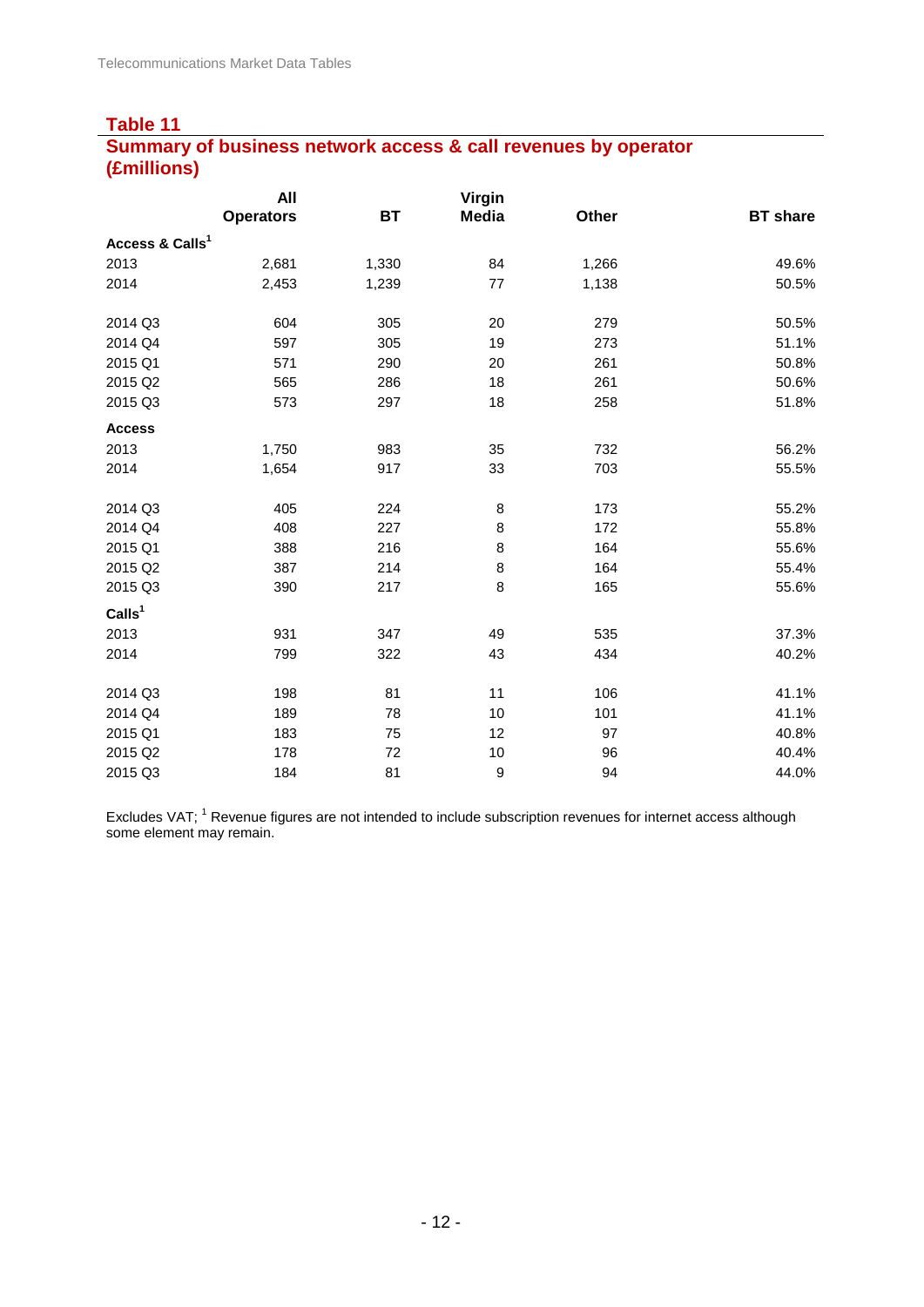## **Table 12 Summary of business exchange line numbers at end of quarter by operator (000's)**

|         | All              |       | Virgin |              |                 |
|---------|------------------|-------|--------|--------------|-----------------|
|         | <b>Operators</b> | BT    | Media  | <b>Other</b> | <b>BT</b> share |
| 2013    | 8,466            | 3,877 | 507    | 4,083        | 45.8%           |
| 2014    | 7,988            | 3,549 | 491    | 3,948        | 44.4%           |
| 2014 Q3 | 8,070            | 3,619 | 497    | 3,954        | 44.8%           |
| 2014 Q4 | 7,988            | 3,549 | 491    | 3,948        | 44.4%           |
| 2015 Q1 | 7,870            | 3,482 | 484    | 3,904        | 44.2%           |
| 2015 Q2 | 7,812            | 3,413 | 482    | 3,917        | 43.7%           |
| 2015 Q3 | 7,715            | 3,373 | 473    | 3,870        | 43.7%           |

**Table 13**

**Summary of business call volumes by operator (millions of minutes)**

| All<br><b>Operators</b> | BT <sup>1</sup> | Virgin<br>Media | <b>Other Direct</b><br><b>Access</b> | <b>Other</b><br><b>Indirect</b><br><b>Access</b> | <b>BT</b> share |
|-------------------------|-----------------|-----------------|--------------------------------------|--------------------------------------------------|-----------------|
| 27.741                  | 10,383          | 1.749           | 8.247                                | 7,362                                            | 37.4%           |
| 24,530                  | 9.226           | 1.763           | 7,830                                | 5.710                                            | 37.6%           |
| 6,125                   | 2,333           | 462             | 1,963                                | 1,367                                            | 38.1%           |
| 5,816                   | 2,221           | 388             | 1,938                                | 1,269                                            | 38.2%           |
| 5,856                   | 2,240           | 370             | 1,986                                | 1,260                                            | 38.3%           |
| 5,693                   | 2,115           | 328             | 2.018                                | 1,232                                            | 37.1%           |
| 5,667                   | 2,137           | 337             | 1,968                                | 1,225                                            | 37.7%           |
|                         |                 |                 |                                      |                                                  |                 |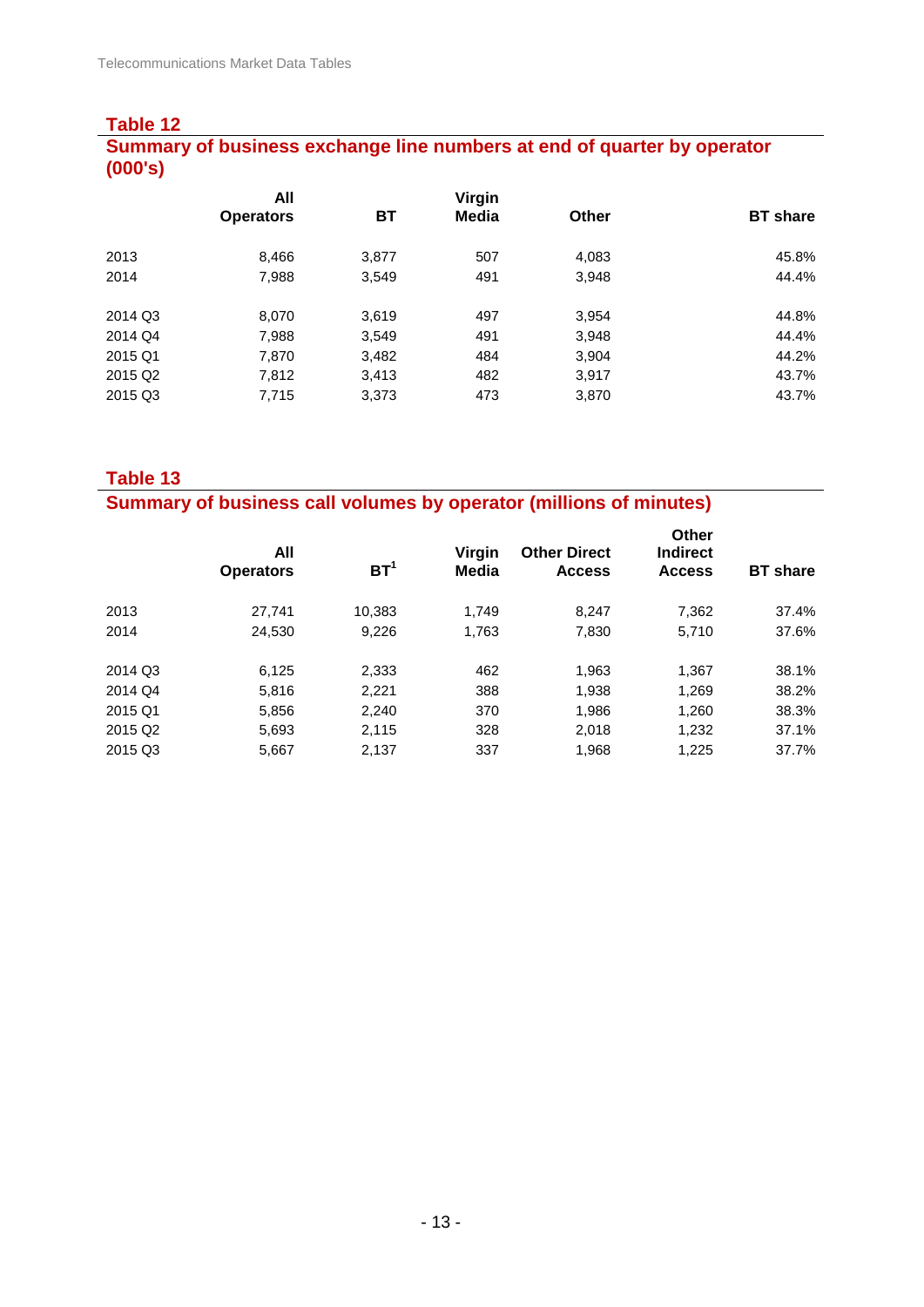## **Table 14 Summary of business call revenues by call type (£millions)**

|                     | All calls | UK<br>geographic<br>calls | International<br>calls | <b>Calls to</b><br>mobiles | <b>Other</b><br>calls <sup>1</sup> |
|---------------------|-----------|---------------------------|------------------------|----------------------------|------------------------------------|
| 2013                | 1,430     | 233                       | 155                    | 720                        | 323                                |
| 2014                | 1,291     | 207                       | 140                    | 650                        | 294                                |
| 2014 Q3             | 226       | 51                        | 28                     | 103                        | 44                                 |
| 2014 Q4             | 218       | 50                        | 26                     | 97                         | 45                                 |
| 2015 Q1             | 206       | 46                        | 25                     | 93                         | 42                                 |
| 2015 Q <sub>2</sub> | 190       | 45                        | 25                     | 80                         | 40                                 |
| 2015 Q3             | 192       | 45                        | 24                     | 83                         | 41                                 |

Excludes VAT; <sup>1</sup> Includes freephone, special services, premium rate, directory enquiries and all other call types. Figures are not intended to include subscription revenues for internet access although some element may remain.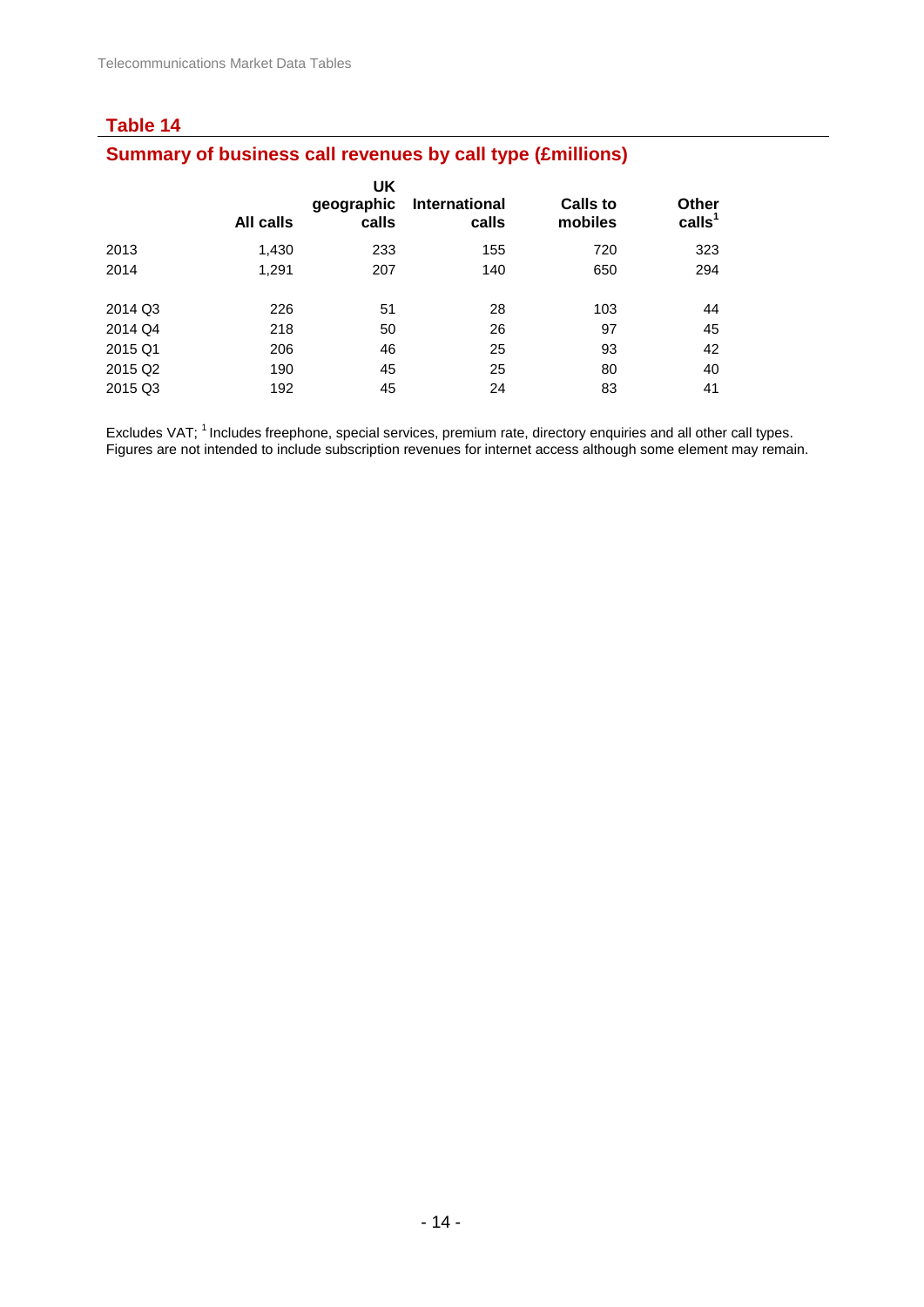## **Summary of business call volumes by call type and operator (millions of minutes)**

|                            |                  |           |                |                     | Other           |                 |
|----------------------------|------------------|-----------|----------------|---------------------|-----------------|-----------------|
|                            | All              |           | Virgin         | <b>Other Direct</b> | <b>Indirect</b> |                 |
|                            | <b>Operators</b> | <b>BT</b> | <b>Media</b>   | <b>Access</b>       | <b>Access</b>   | <b>BT</b> share |
| UK geographic calls        |                  |           |                |                     |                 |                 |
| 2013                       | 14,666           | 5,323     | 943            | 4,586               | 3,813           | 36.3%           |
| 2014                       | 13,354           | 4,882     | 1,102          | 4,350               | 3,019           | 36.6%           |
| 2014 Q3                    | 3,340            | 1,238     | 288            | 1,087               | 727             | 37.1%           |
| 2014 Q4                    | 3,159            | 1,178     | 237            | 1,059               | 685             | 37.3%           |
| 2015 Q1                    | 3,117            | 1,180     | 224            | 1,081               | 633             | 37.9%           |
| 2015 Q2                    | 3,073            | 1,100     | 194            | 1,119               | 660             | 35.8%           |
| 2015 Q3                    | 3,019            | 1,105     | 195            | 1,078               | 641             | 36.6%           |
| <b>International calls</b> |                  |           |                |                     |                 |                 |
| 2013                       | 1,470            | 357       | 36             | 853                 | 224             | 24.3%           |
| 2014                       | 1,327            | 335       | 24             | 794                 | 175             | 25.2%           |
| 2014 Q3                    | 338              | 85        | 6              | 205                 | 41              | 25.2%           |
| 2014 Q4                    | 322              | 81        | 5              | 199                 | 38              | 25.1%           |
| 2015 Q1                    | 325              | 86        | 6              | 194                 | 39              | 26.5%           |
| 2015 Q2                    | 310              | 81        | 5              | 178                 | ${\bf 46}$      | 26.2%           |
| 2015 Q3                    | 318              | 79        | $\overline{7}$ | 181                 | 52              | 24.8%           |
| <b>Calls to mobiles</b>    |                  |           |                |                     |                 |                 |
| 2013                       | 5,023            | 1,823     | 475            | 1,053               | 1,672           | 36.3%           |
| 2014                       | 4,328            | 1,713     | 344            | 1,017               | 1,254           | 39.6%           |
| 2014 Q3                    | 1,087            | 436       | 87             | 263                 | 301             | 40.1%           |
| 2014 Q4                    | 1,033            | 417       | 83             | 258                 | 275             | 40.4%           |
| 2015 Q1                    | 1,043            | 424       | 84             | 259                 | 276             | 40.7%           |
| 2015 Q2                    | 1,019            | 404       | 80             | 261                 | 274             | 39.6%           |
| 2015 Q3                    | 1,007            | 404       | 85             | 250                 | 268             | 40.1%           |
| Other calls*               |                  |           |                |                     |                 |                 |
| 2013                       | 6,582            | 2,880     | 295            | 1,755               | 1,652           | 43.8%           |
| 2014                       | 5,521            | 2,296     | 293            | 1,670               | 1,262           | 41.6%           |
| 2014 Q3                    | 1,361            | 574       | 81             | 408                 | 298             | 42.2%           |
| 2014 Q4                    | 1,302            | 545       | 63             | 423                 | 271             | 41.8%           |
| 2015 Q1                    |                  | 550       | 56             | 453                 | 312             | 40.1%           |
| 2015 Q2                    | 1,291            | 530       | 49             | 460                 | 252             | 41.0%           |
| 2015 Q3                    | 1,323            | 549       | 50             | 460                 | 264             | 41.5%           |
|                            | 1,371            |           |                |                     |                 |                 |

 $1$  Includes freephone, special services, premium rate, directory enquiries and all other call types.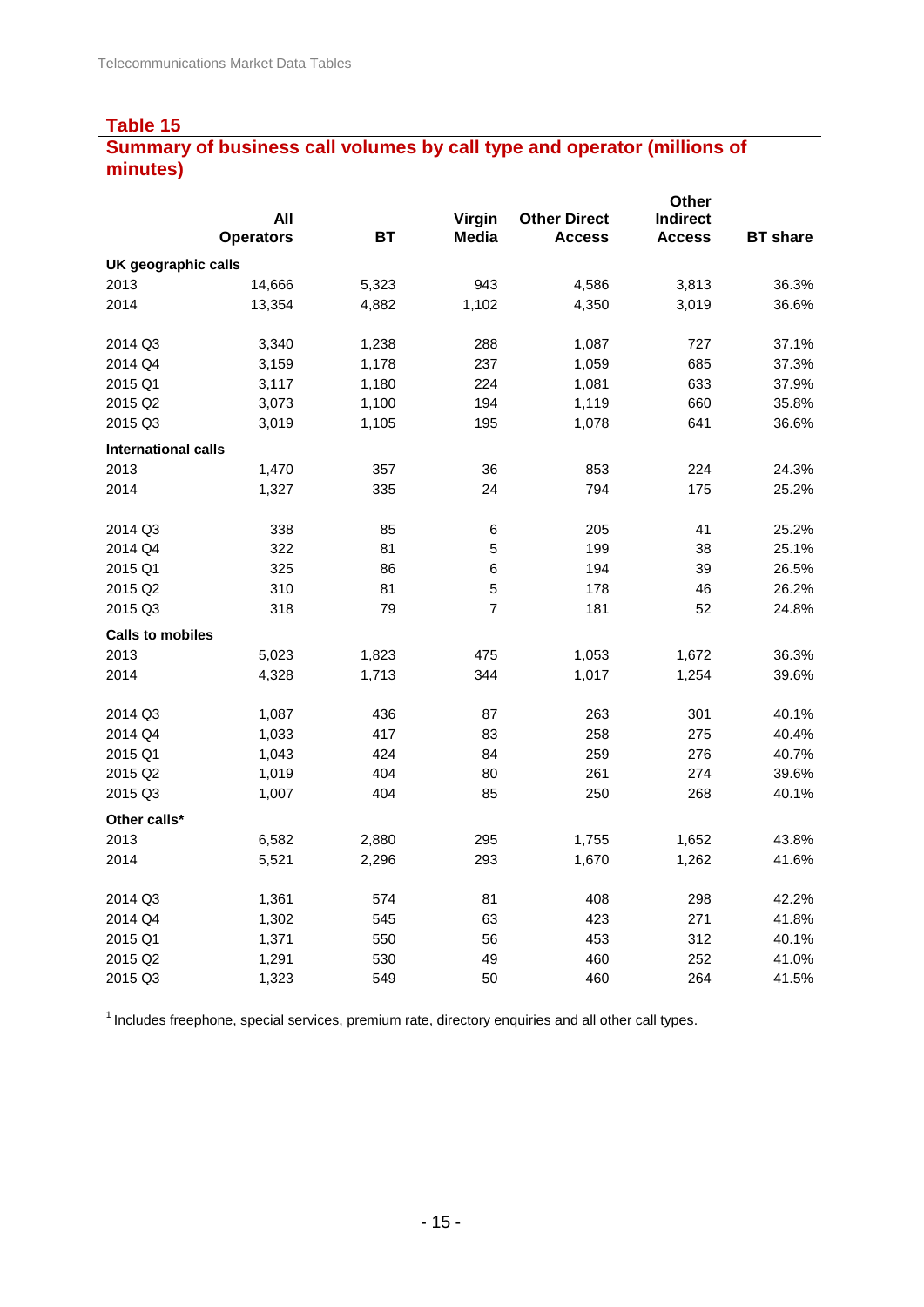#### **Table 16 Summary of residential and small business broadband connections at end of quarter (000's)**

|                     |              |             |       | Other (inc. | <b>BT</b> retail |
|---------------------|--------------|-------------|-------|-------------|------------------|
|                     | <b>Total</b> | <b>ADSL</b> | Cable | FTTx)       | share            |
| 2013                | 22,807       | 16.057      | 4.394 | 2,356       | 31.2%            |
| 2014                | 23,730       | 15,538      | 4,541 | 3,651       | 32.0%            |
| 2014 Q3             | 23.411       | 15,557      | 4.484 | 3,370       | 31.9%            |
| 2014 Q4             | 23,730       | 15,538      | 4.541 | 3,651       | 32.0%            |
| 2015 Q1             | 24,007       | 15,232      | 4,568 | 4,207       | 32.1%            |
| 2015 Q <sub>2</sub> | 24,174       | 15,005      | 4,578 | 4,591       | 32.3%            |
| 2015 Q3             | 24,402       | 14,778      | 4,632 | 4,991       | 32.3%            |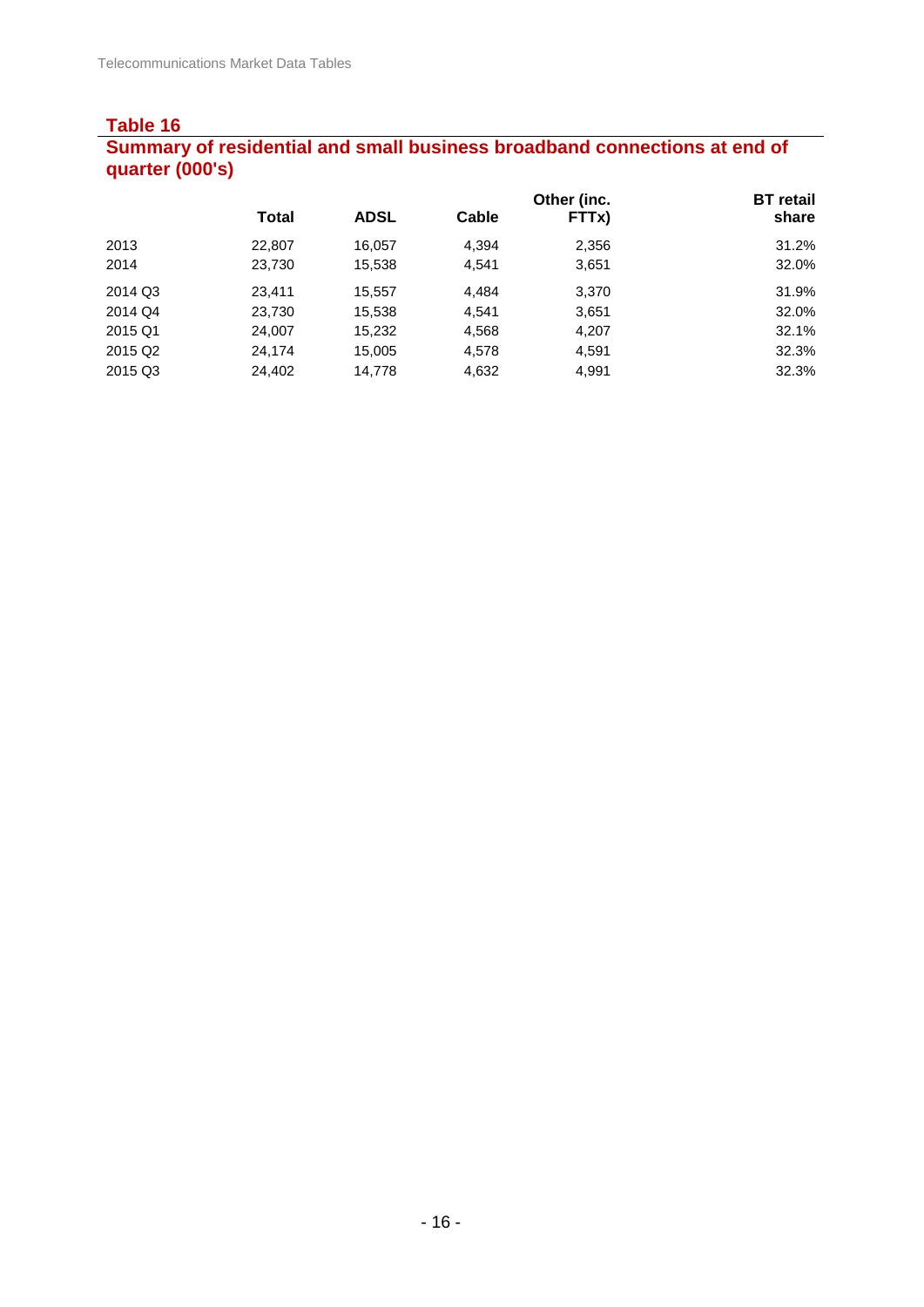# 3.Mobile telecoms market data tables

# Q3 2015 (July to September 2015)

## **Table**

| Estimated retail revenues generated by mobile telephony | 18 |
|---------------------------------------------------------|----|
| Call and message volumes by call type                   | 18 |
| Subscriber numbers by type                              | 19 |
| Average monthly retail revenue per subscriber           | 19 |
| Interconnection call volumes                            | 20 |

Note: The data in these tables are the most accurate currently available. Where historical restatements have occurred, this is due to either operator restatements or improvements in methodology.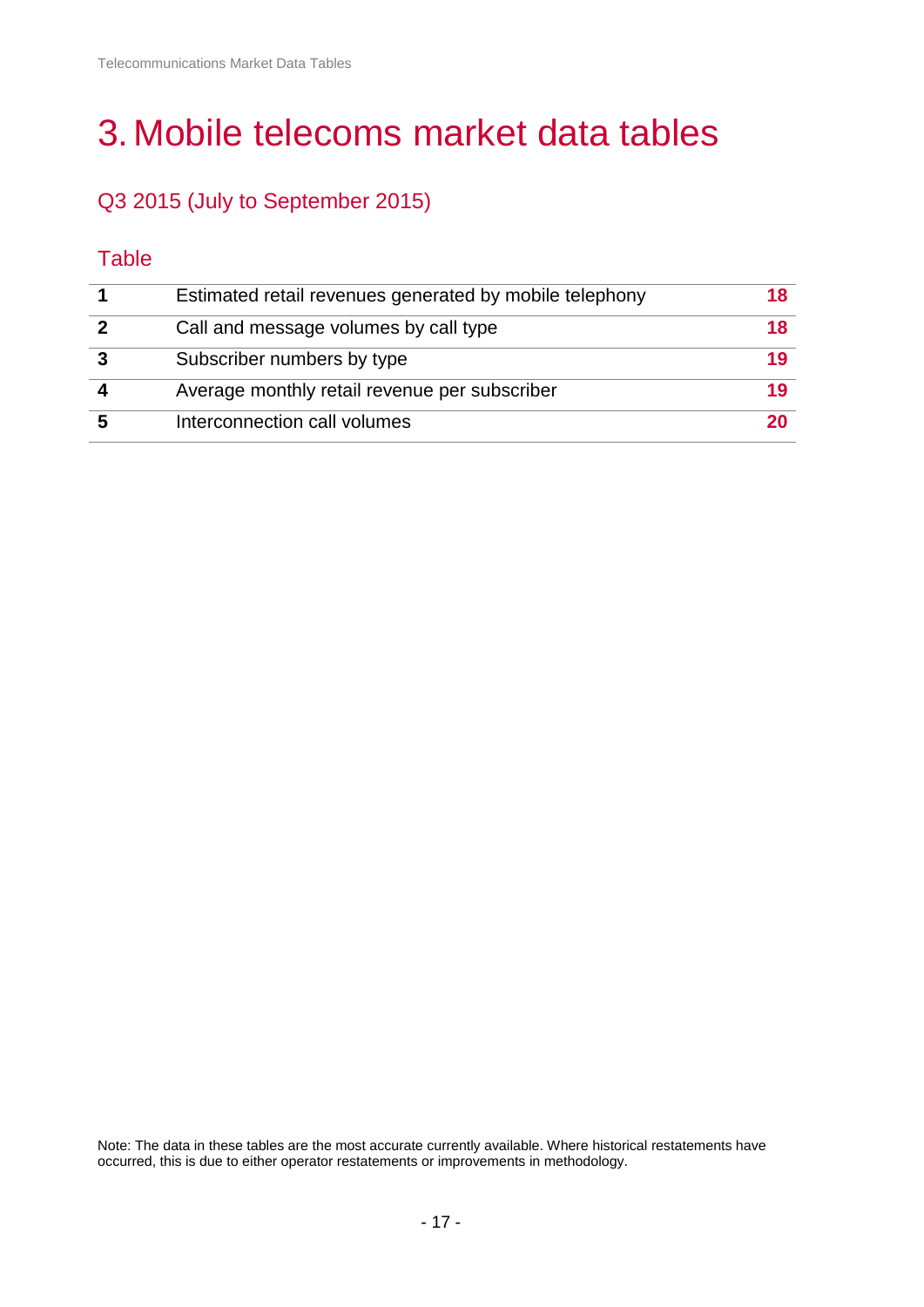#### **Table 1 Estimated retail revenues generated by mobile telephony (£millions)**

|                     | <b>Total</b> | <b>Access</b><br>and<br>bundled<br><b>SVCS</b> | <b>UK fixed</b><br>calls | On-net<br>mobile<br>calls | Off-net<br>mobile<br>calls | Int'l<br>calls | Other<br>calls | <b>SMS</b><br>and<br><b>MMS</b> | Data<br>services |
|---------------------|--------------|------------------------------------------------|--------------------------|---------------------------|----------------------------|----------------|----------------|---------------------------------|------------------|
| 2013                | 15,498       | 7,826                                          | 574                      | 316                       | 694                        | 637            | 992            | 1,807                           | 2,651            |
| 2014                | 15,242       | 8,332                                          | 486                      | 375                       | 518                        | 598            | 901            | 1,298                           | 2,734            |
| 2014 Q3             | 3,839        | 2,078                                          | 123                      | 93                        | 130                        | 152            | 228            | 324                             | 711              |
| 2014 Q4             | 3,861        | 2,173                                          | 115                      | 93                        | 126                        | 151            | 212            | 314                             | 676              |
| 2015 Q1             | 3,718        | 1,635                                          | 104                      | 82                        | 109                        | 138            | 1.040          | 192                             | 419              |
| 2015 Q <sub>2</sub> | 3,755        | 1,659                                          | 100                      | 78                        | 109                        | 132            | 1.043          | 194                             | 439              |
| 2015 Q3             | 3.800        | 1,701                                          | 97                       | 77                        | 107                        | 124            | 1.046          | 191                             | 457              |

Note: Includes estimates where Ofcom does not receive data from providers; excludes revenues from interconnection.

## **Table 2 Call and message volumes by call type (billions of minutes/messages)**

|                     | All calls | <b>UK fixed</b><br>calls | On-net<br>mobile<br>calls | Off-net<br>mobile<br>calls | Int'l calls | Calls<br>when<br>roaming | Other<br>calls | SMS &<br><b>MMS</b><br>messages |
|---------------------|-----------|--------------------------|---------------------------|----------------------------|-------------|--------------------------|----------------|---------------------------------|
| 2013                | 133.73    | 32.36                    | 40.57                     | 47.04                      | 7.92        | 1.74                     | 4.10           | 129.44                          |
| 2014                | 137.36    | 32.07                    | 39.29                     | 51.59                      | 6.98        | 1.72                     | 5.71           | 109.61                          |
| 2014 Q3             | 34.17     | 7.97                     | 9.42                      | 12.90                      | 1.81        | 0.57                     | 1.51           | 27.02                           |
| 2014 Q4             | 35.45     | 8.33                     | 9.87                      | 13.62                      | 1.75        | 0.41                     | 1.46           | 26.40                           |
| 2015 Q1             | 35.04     | 8.24                     | 9.72                      | 13.65                      | 1.65        | 0.36                     | 1.42           | 25.80                           |
| 2015 Q <sub>2</sub> | 35.78     | 8.37                     | 9.82                      | 13.93                      | 1.75        | 0.47                     | 1.45           | 25.73                           |
| 2015 Q3             | 34.94     | 8.01                     | 9.55                      | 13.94                      | 1.49        | 0.57                     | 1.38           | 24.73                           |

Note: Includes estimates where Ofcom does not receive data from providers.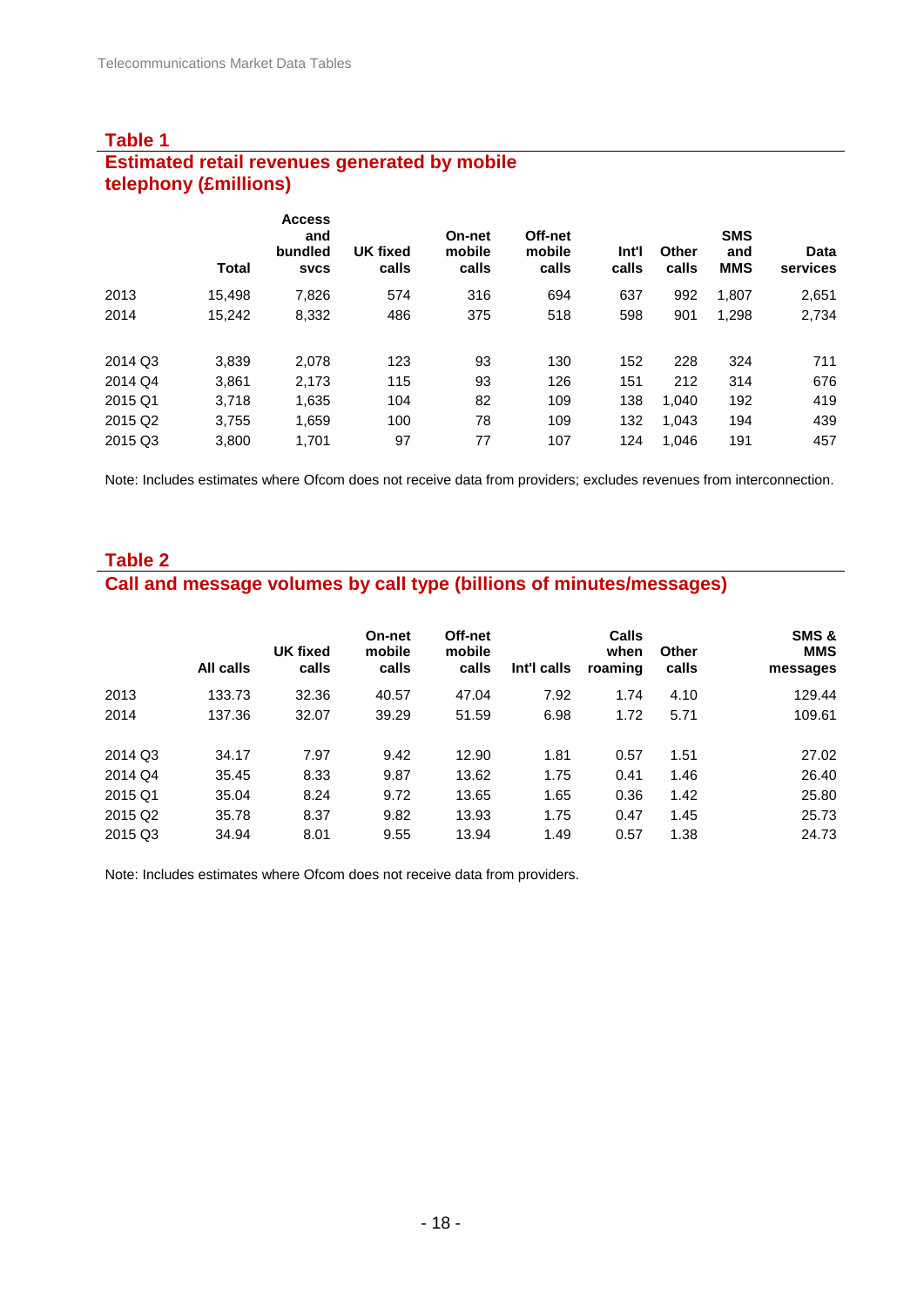## **Table 3 Subscriber numbers by type (millions)**

|                     | <b>Conns</b><br>during<br>period | <b>Total</b><br>subs at<br>end of<br>period | Post-<br>pay<br>subs at<br>end of<br>period | Pre-pay<br>subs at<br>end of<br>period | <b>Net</b><br>change<br>during<br>period | <b>Proportion</b><br>post-pay | <b>Mobile</b><br>b'band<br>subs<br>at end<br>оf<br>period |
|---------------------|----------------------------------|---------------------------------------------|---------------------------------------------|----------------------------------------|------------------------------------------|-------------------------------|-----------------------------------------------------------|
| 2013                | 32.89                            | 82.67                                       | 46.79                                       | 35.88                                  | $-0.49$                                  | 56.6%                         | 4.91                                                      |
| 2014                | 32.13                            | 83.66                                       | 49.34                                       | 34.32                                  | 0.99                                     | 59.0%                         | 5.20                                                      |
| 2014 Q3             | 8.46                             | 83.03                                       | 48.64                                       | 34.39                                  | 0.85                                     | 58.6%                         | 5.09                                                      |
| 2014 Q4             | 8.48                             | 83.66                                       | 49.34                                       | 34.32                                  | 0.63                                     | 59.0%                         | 5.20                                                      |
| 2015 Q1             | 7.34                             | 83.48                                       | 49.75                                       | 33.72                                  | $-0.19$                                  | 59.6%                         | 5.20                                                      |
| 2015 Q <sub>2</sub> | 7.73                             | 84.50                                       | 50.50                                       | 34.00                                  | 1.02                                     | 59.8%                         | 5.36                                                      |
| 2015 Q3             | 8.26                             | 85.51                                       | 51.15                                       | 34.36                                  | 1.02                                     | 59.8%                         | 5.56                                                      |

Note: Includes estimates where Ofcom does not receive data from providers; excludes M2M connections.

#### **Table 4 Average monthly retail revenue per subscriber (£ per month)**

|                     | All<br>subscribers | Post-<br>pay<br>contract | Pre-pay |
|---------------------|--------------------|--------------------------|---------|
| 2013                | 15.60              | 24.38                    | 5.38    |
| 2014                | 15.37              | 23.12                    | 5.00    |
|                     |                    |                          |         |
| 2014 Q3             | 15.49              | 23.11                    | 5.21    |
| 2014 Q4             | 15.44              | 23.03                    | 5.09    |
| 2015 Q1             | 14.83              | 22.05                    | 4.63    |
| 2015 Q <sub>2</sub> | 14.90              | 22.07                    | 4.64    |
| 2015 Q3             | 14.90              | 22.05                    | 4.77    |

Note: Revenues are only from those services detailed in Table 1 and do not include those generated by incoming calls or VAT.